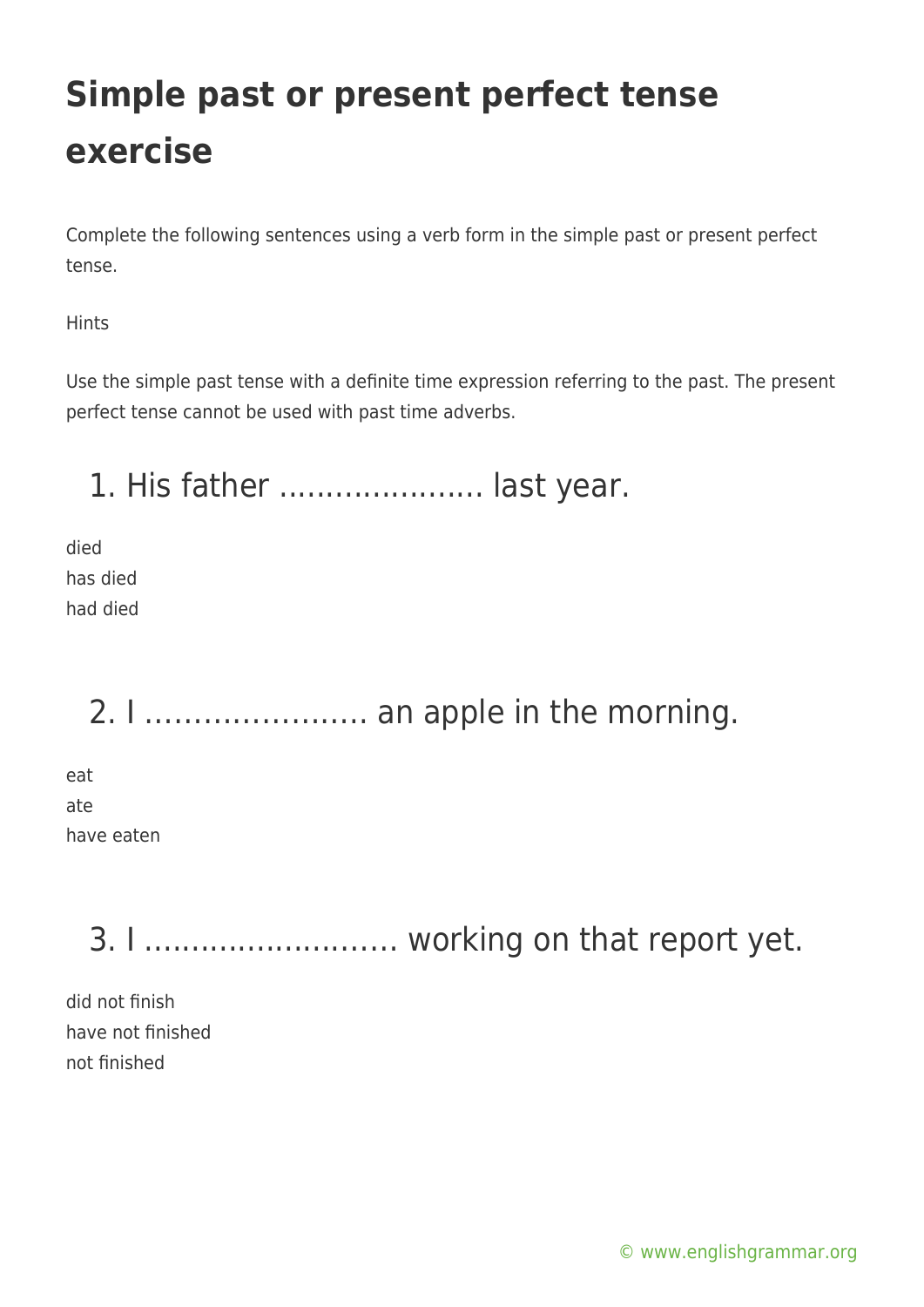4. We ........................... to America last year.

went gone have gone had gone

5. I ...................... a hamburger.

never eat never ate have never eaten

### 6. You ...................... 12 chocolates since morning.

ate have eaten had eaten

## 7. They ..................... in this city since 1995.

lived have lived had lived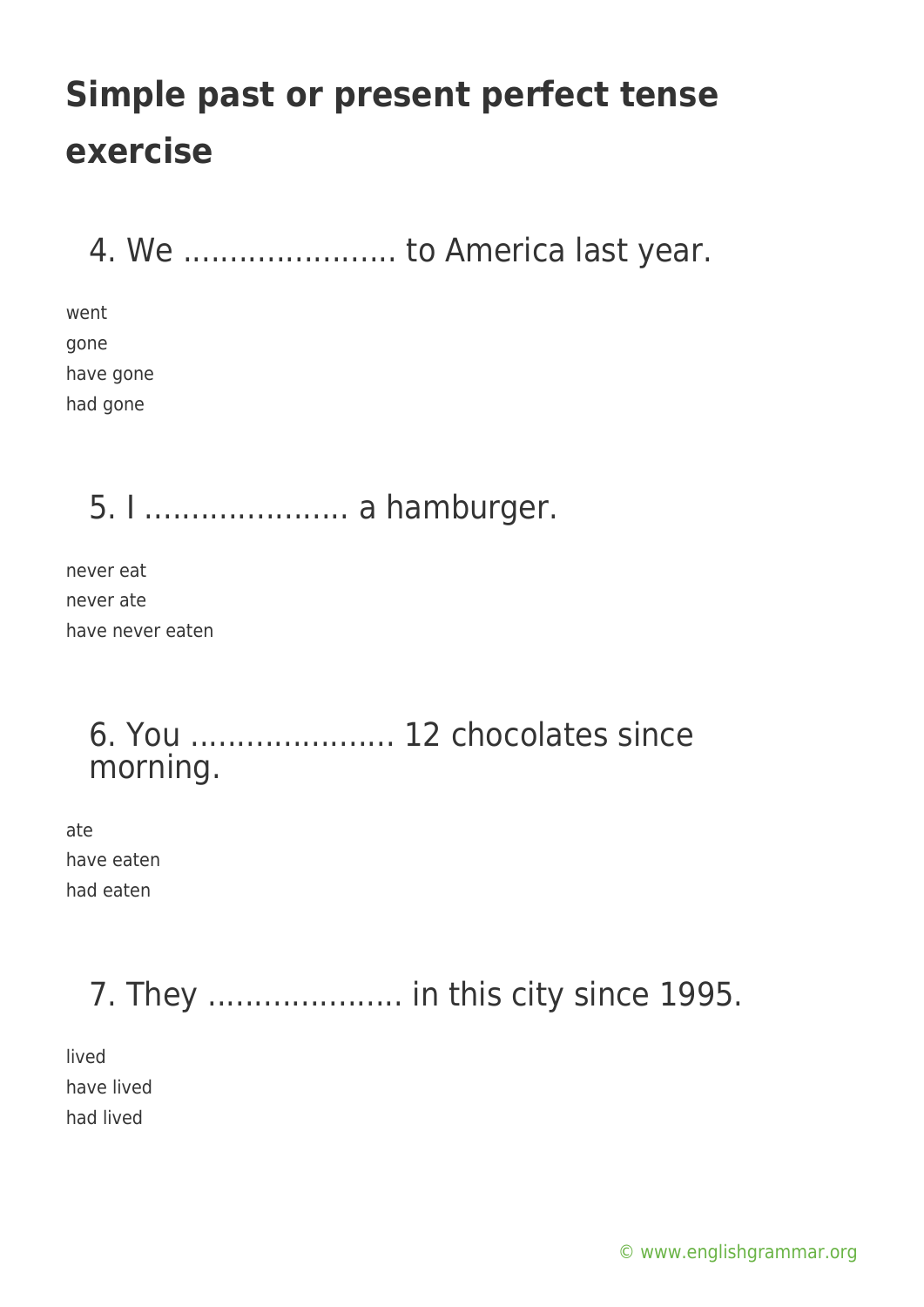8. I ....................... John last week and we .....................… his plans.

met, discussed have met, have discussed had met, had discussed

9. I ........................... .. the parcel yet.

did not receive have not received had not received

10. I ................................ the parcel in the morning.

receive received have received

#### Answers

- 1. His father died last year.
- 2. I ate an apple in the morning.
- 3. I have not finished working on that report yet.